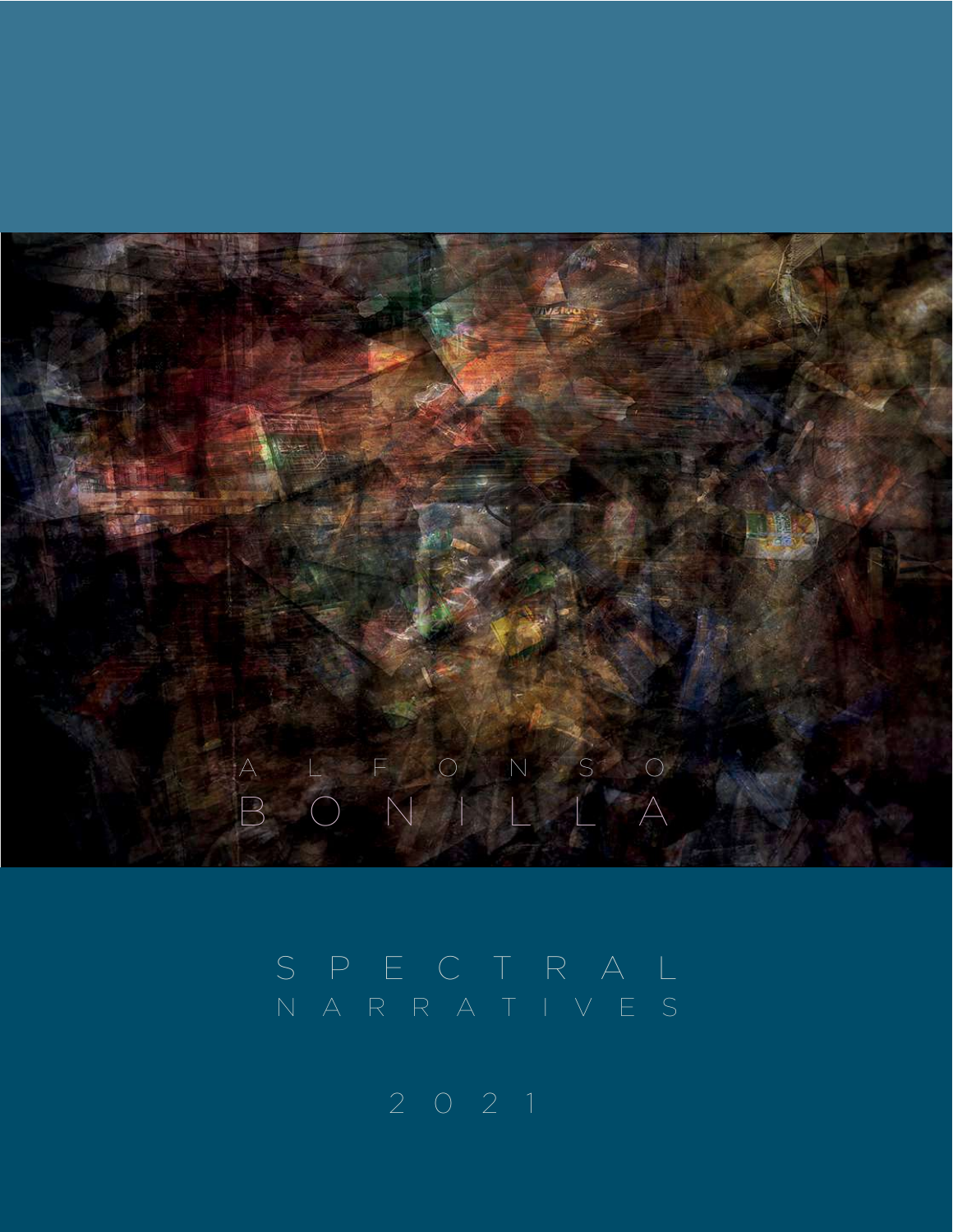**ALFONSO BONILLA** ( 1968 Colombia ) Multimedia designer with 9 years of extensive teaching experience in China and Singapore. Alfonso is a Colombian photographer who has spent many years doing research and experimentation around graphic photography and its possibilities as a pictorial language of expression through this medium.



Dove 43.3X62.9 i n

He uses the technological tools of graphic design in combination with a particular image exposure, that through overlays and a subjective configuration of the composition of each piece, seeks to communicate its message, offering a reconfiguration of reality through each proposal of great chromatic richness.

Upcoming artist, his work connects and talks easily with contemporary audiences hungry for images that manage to move its day amid the global screen in which we live.

His work is an unmistakable sign of the hyper - modern times in which we live.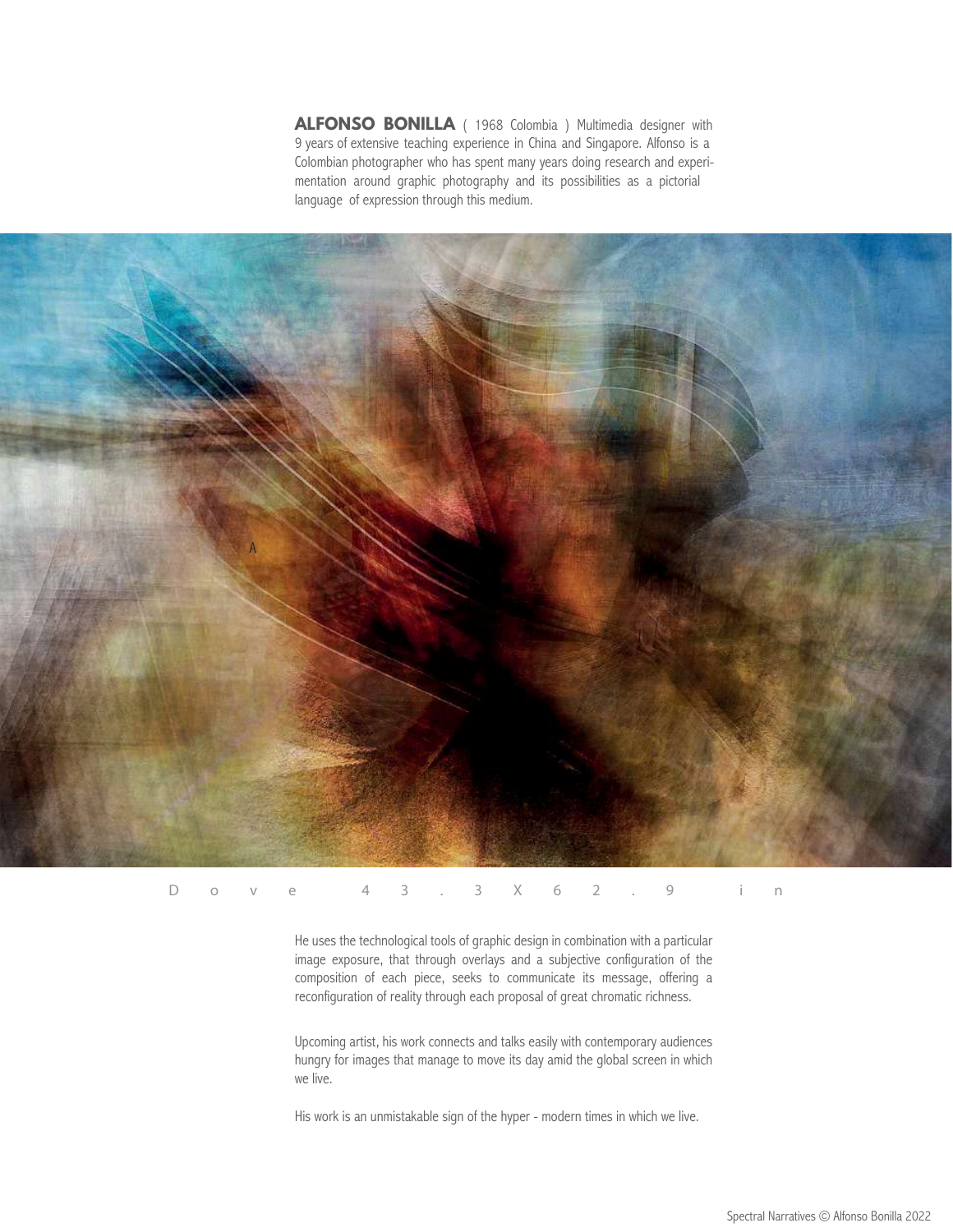# **CONCEP ABOUT BONILLA'S WORK, MORE RESTLESSNESS THAN ANALYSIS**

I observe his works and they shift my attention to mobile spaces, capable of moving in time, from one era to another, from a static era to a digital era; The same is true of the beings that show up in his works, which constitute a "come and go" not so much in space but in time.

This kinetics seems to come from the stark contrast between the monumentality of architecture, deliberately medieval or classical urban, and the fusion or digito-photographic mixture of beings on the run, in a "come and go" that reflects the reality immanent in today's daily life. The wide and open spaces weigh this architectural majesty and emphasize the ephemeral condition of being. The reflection of signals (symbols and arrows) constitutes guiding elements that are erected without fulfilling their task before the obvious immersion of the mobile element in its own "eagerness".

LUIS FERNANDO VALENCIA Q. Miami, november 17th de 2014





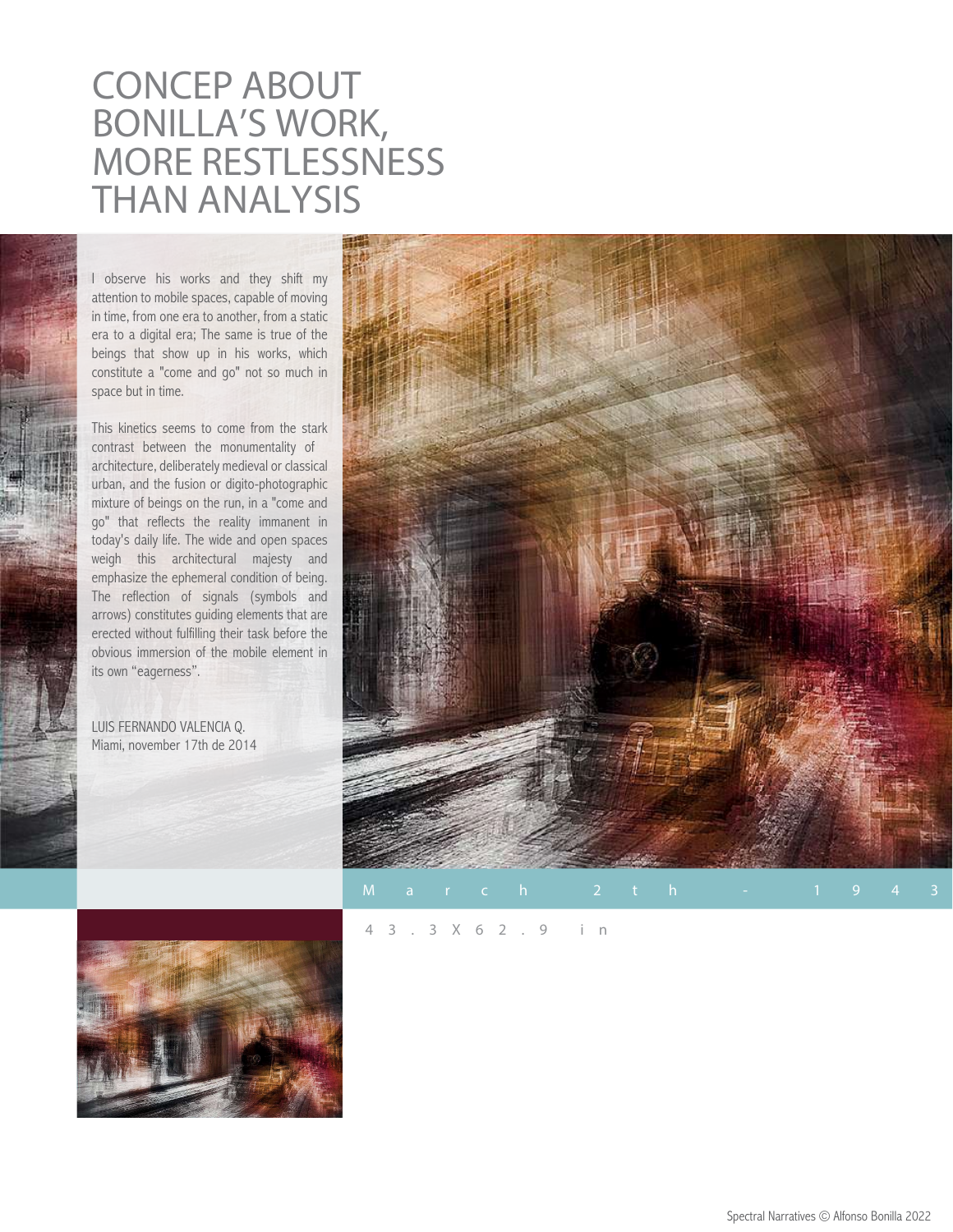

The C a the d r a l 43.3X62.9 i n



The unique way in which Bonilla "elevates reality to the category of Art" places him as "The Walker on the Sea of Clouds" (1818), by Caspar David Friedrich facing the abyss that limits the capacity for human expression; not because I limit it, but because it is (today, now) its last frontier ...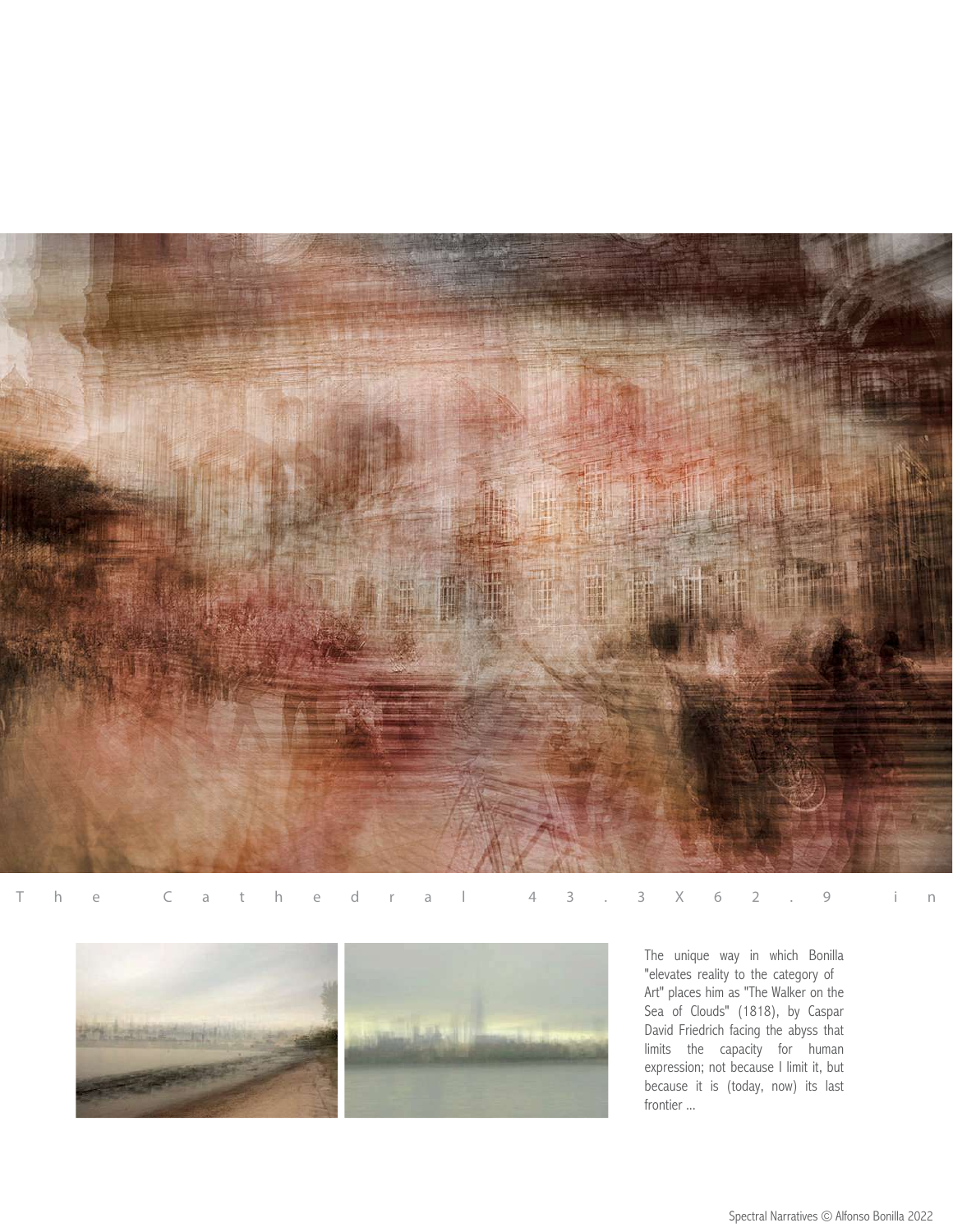1968 - Colombia

# **CONTACT**

http://bonillastudio.com/contact +57 314 268-6431

**STUDIES** Computer Graphis, Animation & Multimedia - LCI, Montreal

# **SOLO EXHIBITIONS**

**2022** Digital Kinetics | Artsy - Virtual Exhibition, Dandreame Gallery, Milan - Italy

**2019** Recycling Art | Quinta de San Pedro Alejandrino Museum, Santa Marta - Colombia

**2017** Spectral Narratives of BONILLA | Ayer Lofts Gallery, Boston - USA

Tangencial Encounters | La Presentación Casa Museo y Cultura, Cartagena - Colombia

**2016** Under The Track of Gabo | Theodore Roosevelt Building, Nassau New York - USA

Under The Track of Gabo | Colombian Consulate of Manhattan - USA

Missing Features | Art Hotel Boutique, Medellín - Colombia

# **GROUP EXHIBITIONS**

#### **2022**

Le Femme Divine Artsy - Virtual Exhibition, Dandreame Gallery, Milan - Italy Net.co, Bogotá - Colombia Border Gallery VIP Opening

19th Asian Art Biennial Bangledesh National Art Gallery Shilpakala Academy, Dhaka - Bangladesh

#### **2021**

XIII International Art Exhibition, Baricharte Foundation Barichara, Santader - Colombia

III Art Exhibition, Baricharte Foundation San Gil, Santader - Colombia

Without Limites - Silver Street Gallery At the NASA exhibition THE INFINITE Houston - USA

COLOMBIARTE ++ Awards Virtual Exhibition - Colombia

IV Biennial Grau Award for the Arts Casa Museo Grau - Colombia

Red Abstration in Contemporary Society, Virtual Exhibition - Artsy Dandreame Gallery, Milan - Italy

Enrique Grau Tribute, Virtual Exhibition Arterraza Gallery - Colombia

Tolima University Exhibition, Cultural Center Darío Jiménez Virtual Exhibition, Tolima - Colombia

Auction St Jude GALA | Virtual Exhibition, Houston - USA

ARTE VIVO | The Institute of Hispanic Culture Houston - USA

F.R.I.E.N.D.S\*4 | Compacta Gallery - Virtual Event Bogotá - Colombia

# **2020**

Art Festival at Hidden Castle - Ar7seven, Houston - USA

Auction La Vitrina del Arte - Net.co, Bogotá - Colombia

ARTBO SEASON \*SAN / FELELIPE ART / STORE\*, San Felipe Art District Bogotá - Colombia

International Art Fair Barcú Bogotá Art and Culture Kabiros Gallery Bogotá - Colombia

Auction Colombia Piel Indigena - Etnollano Foundation Bogotá - Colombia

Hearth | Round Lemon Gallery, Virtual Exhibition Birmingham - England

Art in Quarantined | Arte y Conexión, Virtual Exhibition Colombia

Fotofest Biennial 2020 | Serrano Gallery Houston - USA

First International Art Exhibition | Watercolor of Cogua, Cundinamarca - Colombia

# **2019**

1000 Artworks 1000 Artist, Bogotá - Colombia

Carré signé au dos Châtillon - France

Cota un Trazo Eterno Dario Ortiz Tribute Arterraza Gallery Virtual Exhibition - Colombia

International Art Fair Barcú Bogotá Art and Culture Kabiros Gallery Bogotá - Colombia

Beirut Art Fair | South Border Gallery, Beirut - Lebanon

Abroyan Factory | South Beirut Art Week - Lebanon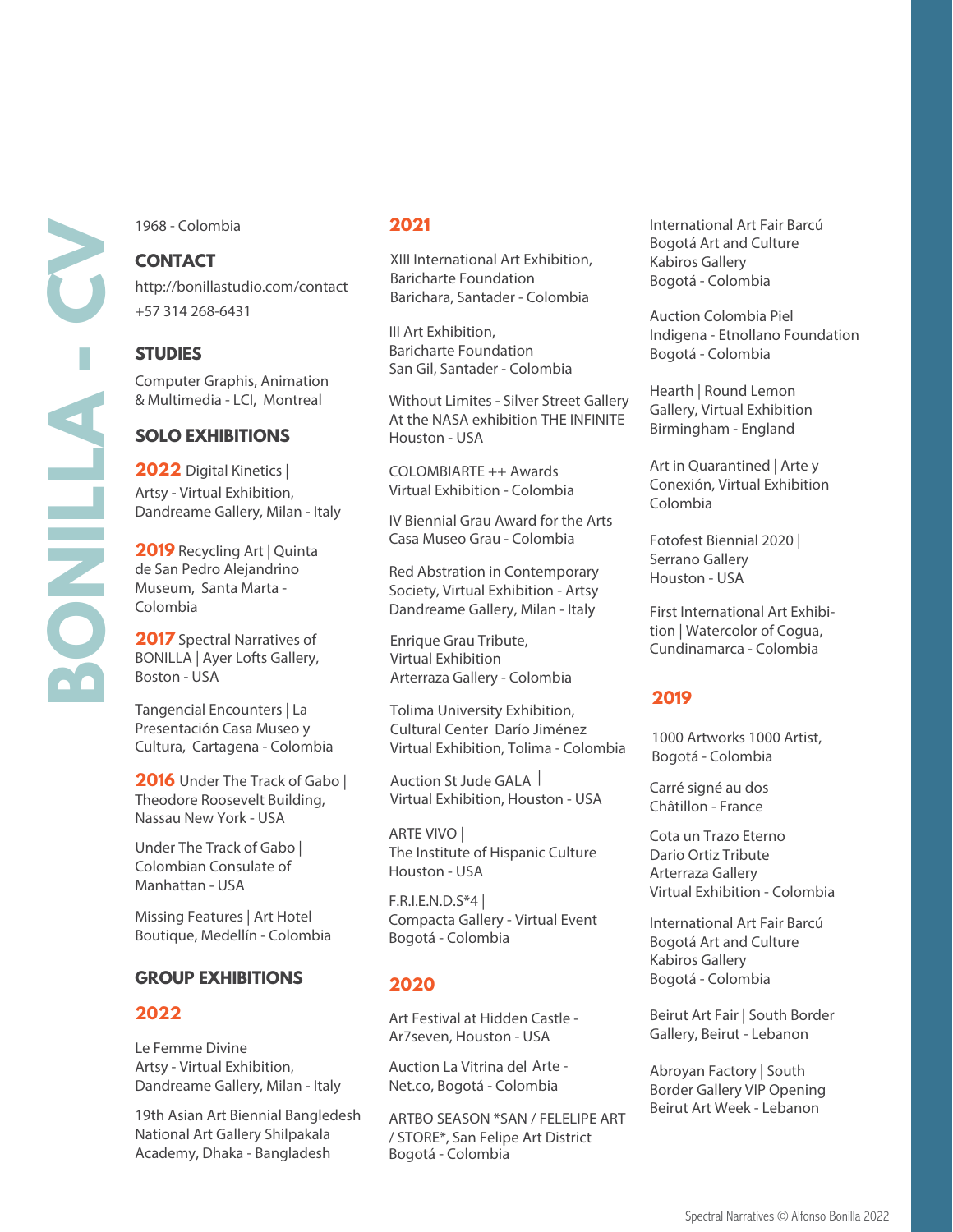34th Chelsea International Fine Art Competition Ágora Gallery - Chelsea New York - USA

Second Photography Encounter | Celle Dunoise - Limousing, France

III Festival Infantil Nacional e Internacional del Mar Santa Marta - Colombia

The Visual Art Alliance - VAA, Houston - USA

# **2018**

Carré Signé au Dos | Espace Espace Aliés Guinard Châtillon - France

ACP Atlanta Celebrates Photography 20th Annual festival, Atlanta - USA

The Color of hope Houston - USA CSicardi Ayers Bacino Gallery

Lenguaje Plástico Colombiano The Institute of Hispanic Culture Houston - USA

Memorias de Colombia Colombian Consulate Atlanta - USA

BURO | Gimnacio Moderno, Bogotá - Colombia

Expresion Latina Pop-Up Silver Studio - Serrano Gallery Houston - USA

Trazos - Contemporary Art Show Harold's Gastrobar, Houston - USA

Expo Instantes - Armando Villegas Tribute | Cathedral of Zipaquirá - Colombia

#### **2017**

BURO - CHRISTMAS Edition ABLAC Gimnasio Moderno, Bogotá - Colombia

De Autor | Galería Cero, Bogotá - Colombia

Prodigy Sudden Art Fair | La Candelaria, Bogotá - Colombia

AZ Libris Show - V Encuentro Internacional Cultural Fine Art, Cartagena - Colombia

ALMA Gallery The Retiro Shopping Mall Bogotá - Colombia

Spectral Narratives Santa Clara Hotel, Cartagena - Colombia

Lefebre & Mesa Auction Lefebre Gallery Bogotá - Colombia

ICIMART Auction Batallón Vencedores No. 23 Cartago -Colombia

ICIMART Primera Integración Cívico Militar | Casa Museo El Virrey, Cartago - Colombia

ICIMART Primera Integración Cívico Militar | FUNDARTE Cartago - Colombia

XI Auction and Exhibition of Heros | The Nogal Club Bogotá - Colombia

The Spring Biannual Art Stroll & Sale | Spring Studios Silver Studio, Houston - USA

Aceite, Madera y Metal | Zona L Galería, Bogotá - Colombia

Colorear | Celebración del Super Bowl | Serrano Gallery, Houston - USA

# **2015**

Presences and Absences | Museo del Santuario de San Pedro Claver Cartagena - Colombia

# **AWARDS**

# **2021**

Silver - IV Biennial Grau Award for the Arts Bogotá - Colombia

COLOMBIART++ Award Bogotá - Colombia

# **2019**

Recognition 100 Society Leaders - 2019 | Gerente Magazine - Colombia

Honorable Mention - The Visual Art Alliance - VAA Houston - USA

# **RELEVANT PUBLICATIONS**

# **2021**

Enrique Grau Tribute Arterraza Gallery

# **2020**

ZoomArt Magazine - France

Earth - Catalogue - Inglaterra

Bitacora Magazine Tolima University - Colombia

Cota un Trazo Eterno, Homenaje a Dario Ortíz - Colombia

Catalogue Auction | Colombia Piel Indigena - Colombia

Quarantined Art Catalogue - Colombia